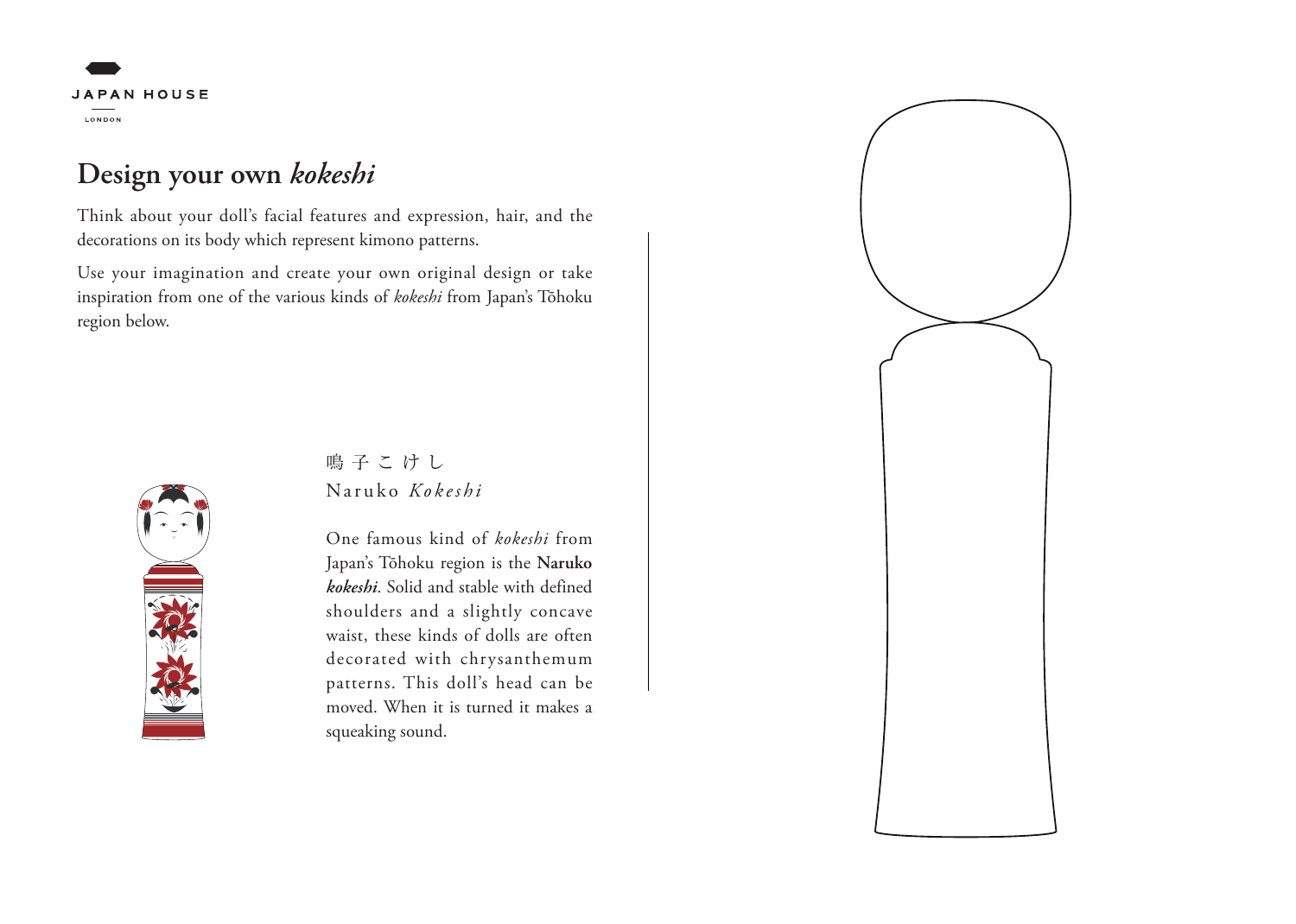# **JAPAN HOUSE** LONDON

## **Design your own** *kokeshi*

Think about your doll's facial features and expression, hair, and the decorations on its body which represent kimono patterns.

Use your imagination and create your own original design or take inspiration from one of the various kinds of *kokeshi* from Japan's Tōhoku region below.



#### Togatta *Kokeshi* 遠刈田こけし

One famous kind of *kokeshi* from Japan's Tōhoku region is the **Togatta**  *kokeshi*. These kinds of dolls have straight bodies and large heads. Their faces are often surrounded by red petal markings and their bodies painted with floral patterns representing chrysanthemums, plum or cherry blossoms.